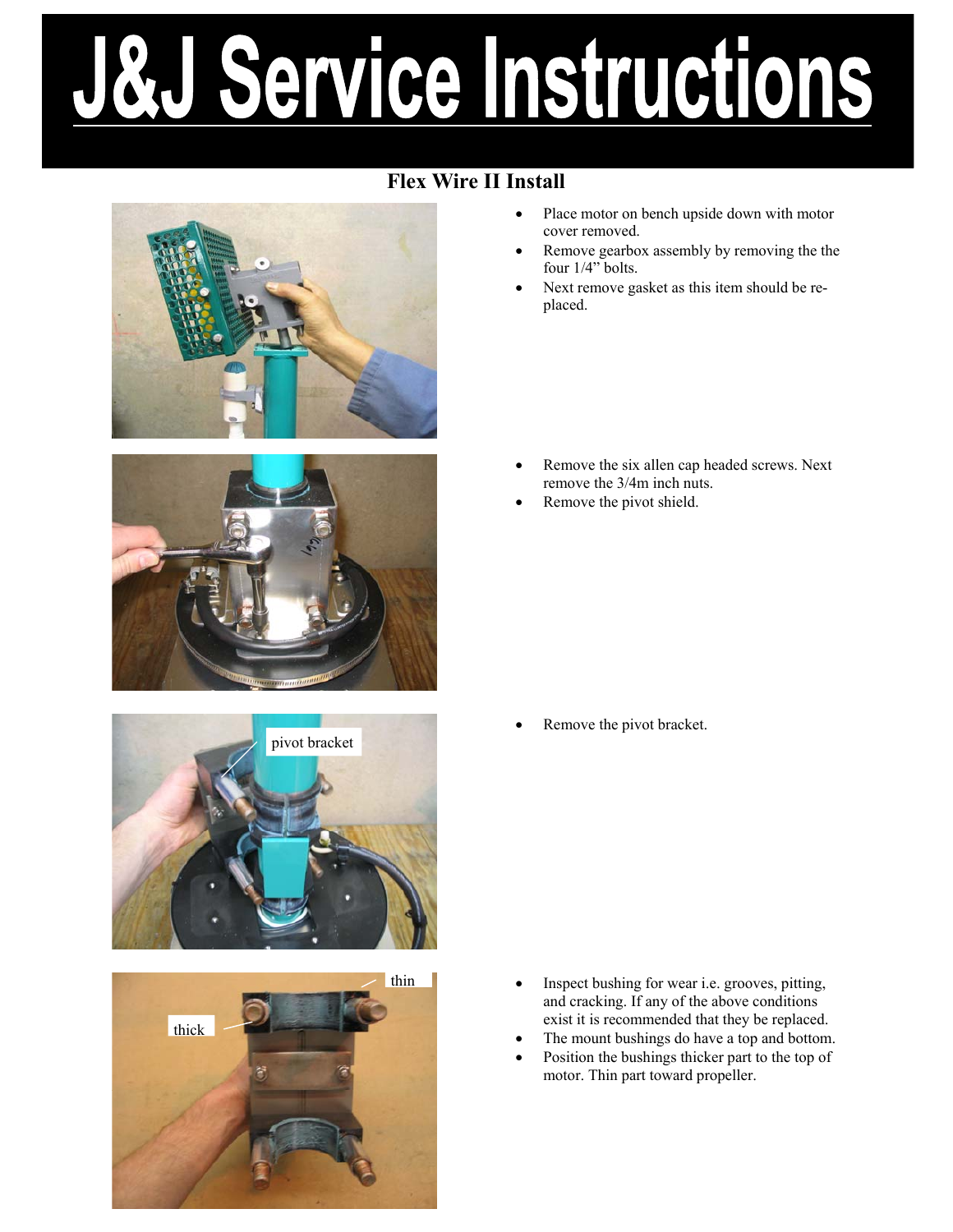# Service Instructions Ö.J

### **Flex Wire II Install**

Motor assembly







- Remove old flex wires from motor assembly.
- Remove UHMW disk. It can be discarded as it will not be used.

Install flex wire II assembly.

- When installing be sure that there are fiber washer under terminals.
- Terminal must not make direct contact with the aluminum.

Make sure that the nylon spacers are in place before you tighten.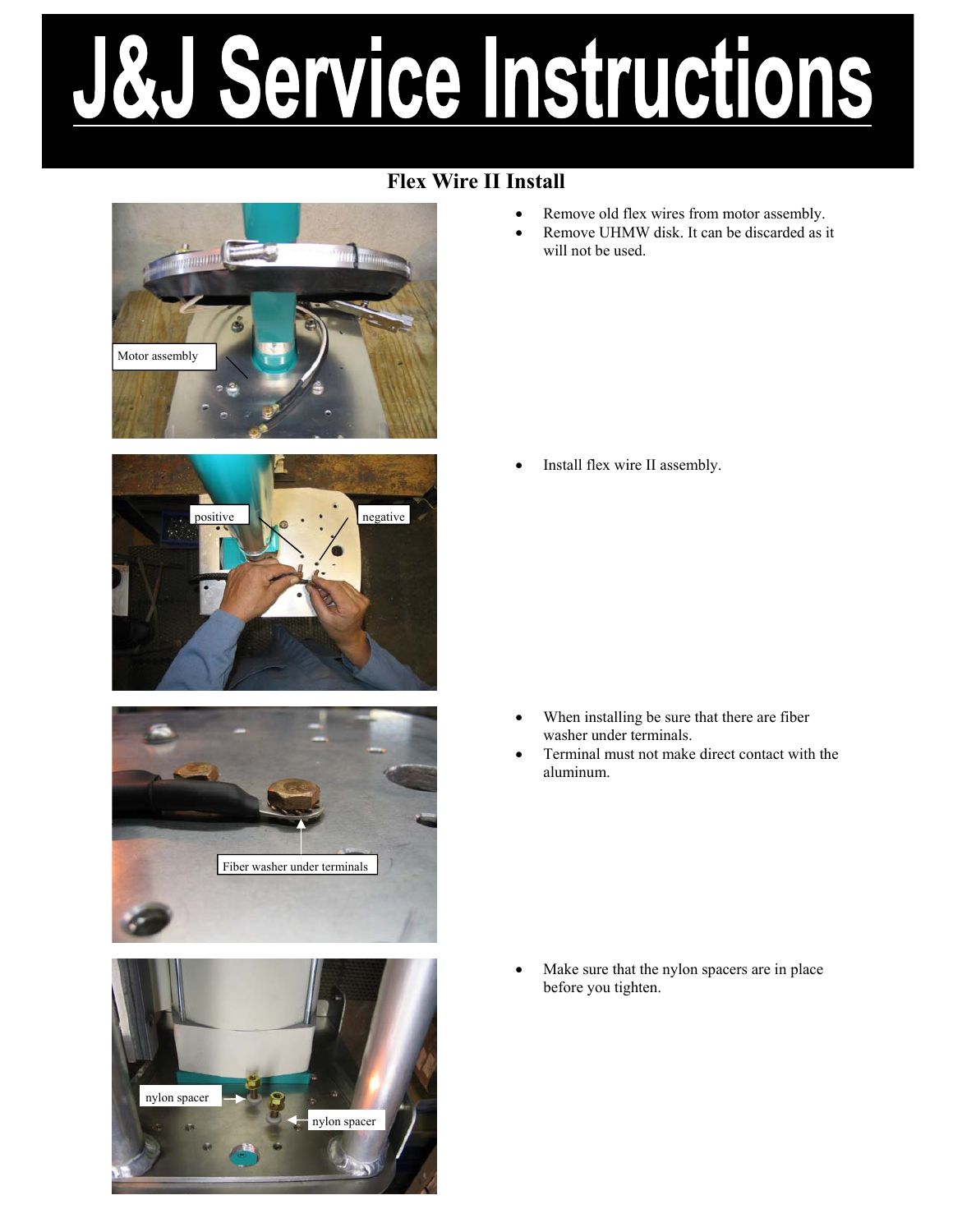# Service Instructions

### **Flex Wire II Install**









• Tighten terminal bolts and nuts, making sure that you don't twist the wires.

Layout wire around drive shaft housing as shown.

• Install clamp around 10/2 cable where it necks down.

- This is what you should be looking at after you have clamped down wire assembly.
- Note the direction of cable and the orientation of UHMW plate to motor.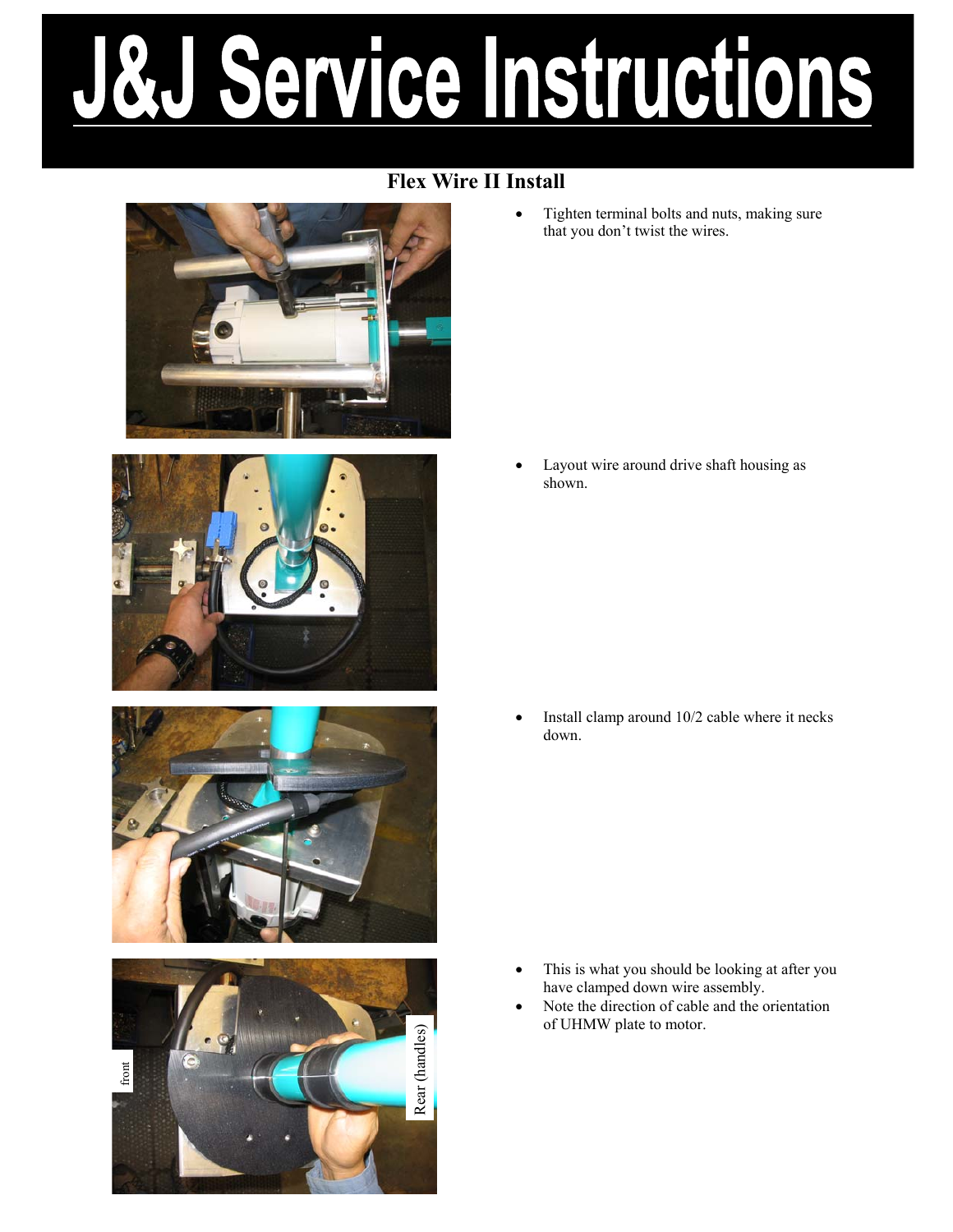# Service Instructions &J

## **Flex Wire II Install**









- Install pivot bracket.
- Make sure have receiver end facing towards front side of motor assembly.

#### **A TECH TIP**

To help hold the drive shaft housing bushings, place a small dab of marine grease on the backside of bushings.

- Install the pivot shield bracket.
- Use a copper anti seize on pivot bracket bolts.

- Install bracket for power plug.
- Finish installing the other two flat brackets

Install plug using the  $6/32$  bolt and nylock nut.